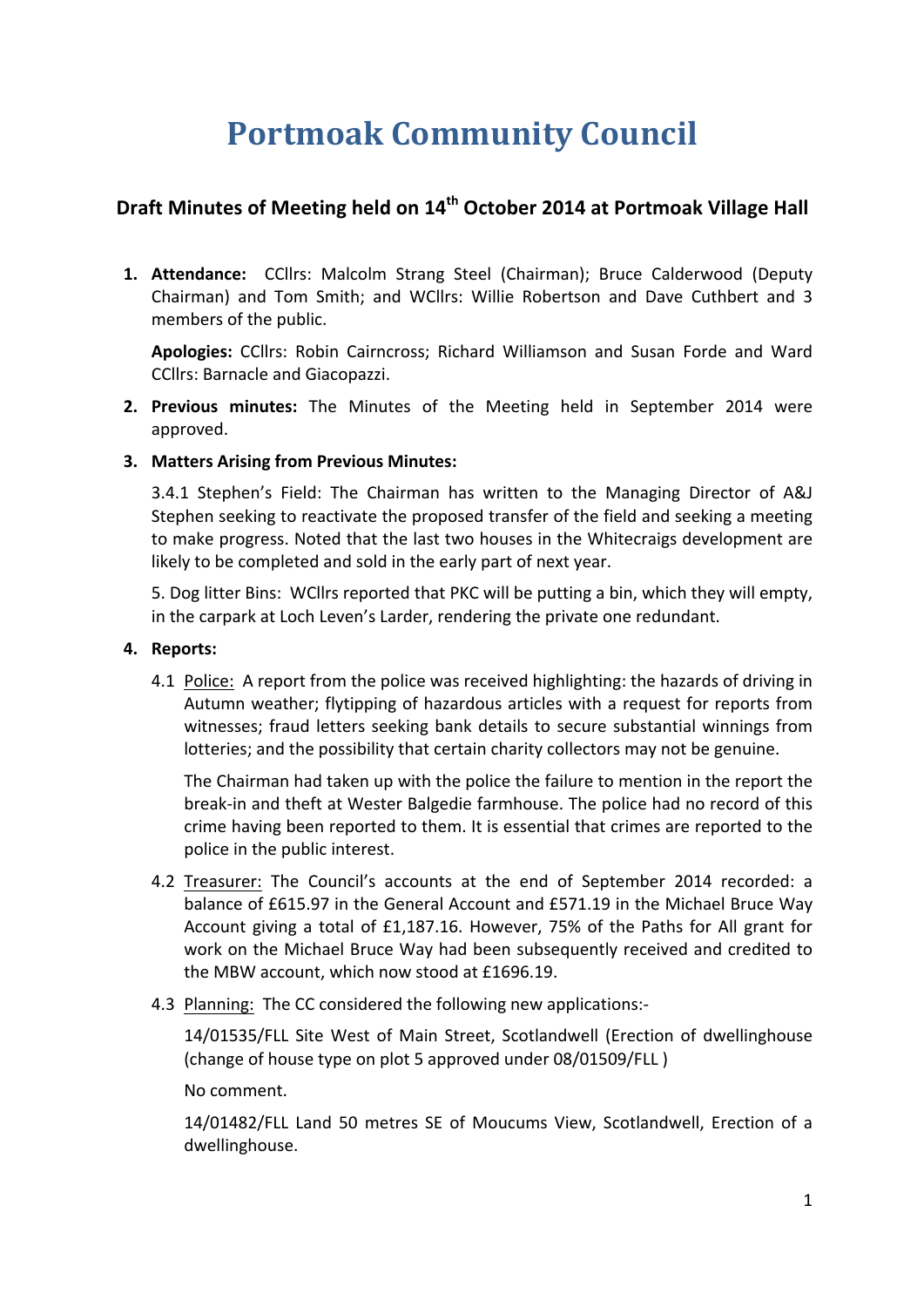The CC had agreed to comment on the height of the proposed house and the need for a landscape plan.

14/01620/IPL Erection of a dwellinghouse 200 metres south east of Springfield Farm, Wester Balgedie (in principle).

The Chairman's attention had been drawn to this application that day. Although lodged on the  $17<sup>th</sup>$  September it had not appeared in the weekly list or been notified otherwise to the CC. The consultation period had therefore not yet started but on advice of the ward councillors the CC gave preliminary consideration to the application. The application stated that the house was for a farm worker but there was no further information. The CC would write to PKC asking why they had not yet been formally notified of the application and drawing attention to the fact that more information would be required to justify the business need for the house in the face of PKC's policy for Housing in the Countryside.

These were the unanimous decisions of the CC.

#### *Progress with applications*:

14/00707/FLL. The Lomond Inn, erection of 5 houses. The CC noted that no reply had been received to its complaint within the period specified by PKC and the Chairman had written again about this. He had received apologies and assurances that the matter would be dealt with.

WCIIr Robertson reported that he had lodged a motion with PKC that conservation reports in relation to application affecting conservation areas should be published. This would be debated at the beginning of November.

#### 4.4 Roads: The CC noted:

- West Bowhouse. The report of the planning enforcement officer was still awaited. If he confirms that the effective sight line to the west is short, the roads department may have to reconsider its current view that there is no justification for a speed limit at this location
- School. There is to be an experimental 20mph speed limit from Main Street up to the area around the school; this will be monitored. As a separate exercise the school and road safety officers will monitor parking in the streets around the school.

*Gritting and snow preparation.* CCllr Calderwood was due to meet with Mr Sloan of Springfield to find out what he would wish to see in a contract for snow clearing. His concerns appeared to be the extent of the responsibility and the timing of payment.

CCIIr Calderwood reported that most of the items on his 'wish list' prepared a year ago had been carried out and he was preparing a new one. Two items will be repair to the pavement outside the Kinnesswood shop and chasing up the provision of a grit bin for Bishop Terrace.

WCllr Cuthbert would obtain clarification as to how far the new cats eyes would extend down the A911.